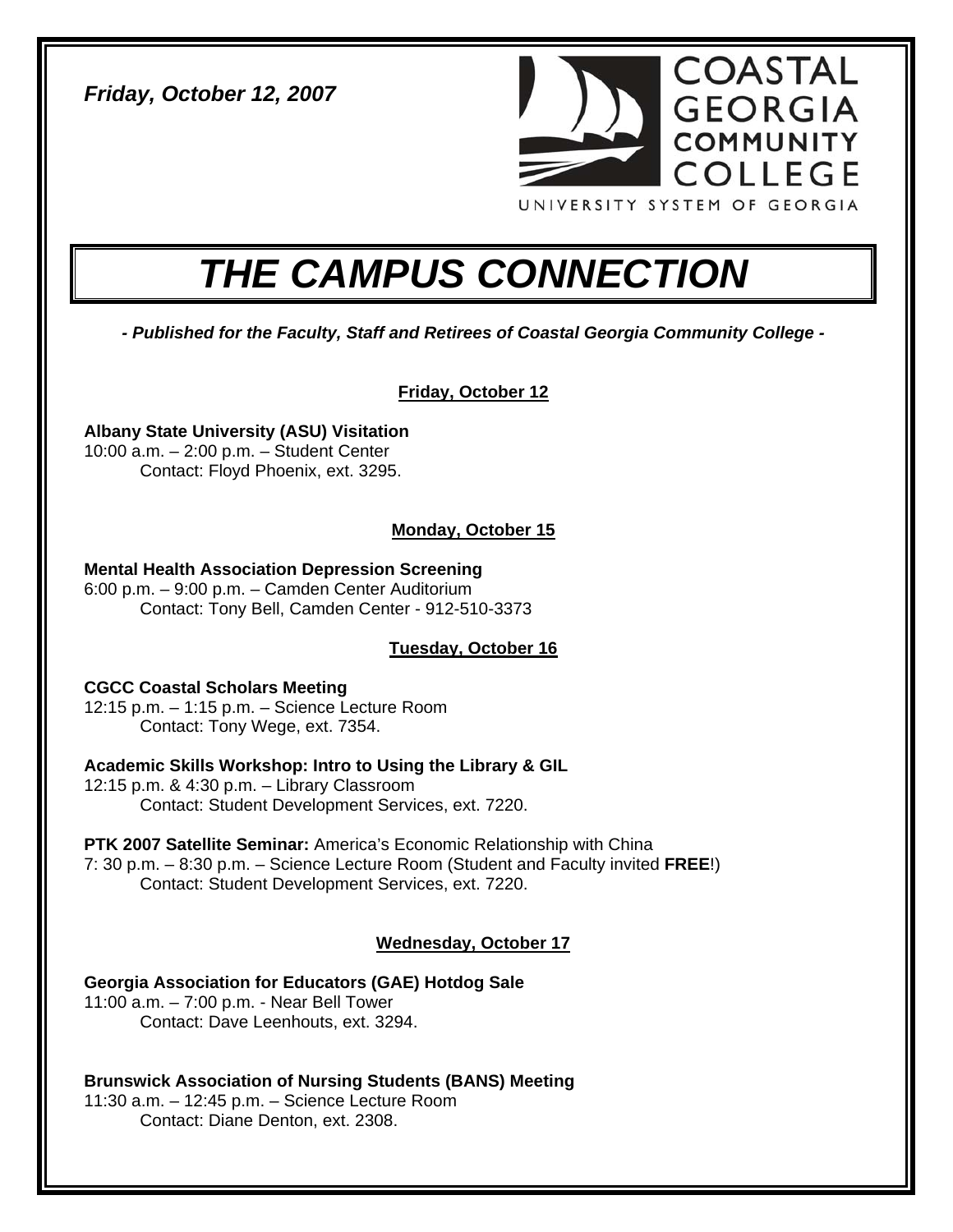#### **BANS Club Domestic Violence Presentation**

11:00 a.m. – 1:30 p.m. – Conference Center Auditorium Contact: Kay Hampton, ext. 7251.

#### **Thursday, October 18**

**Torchbearers Club Meeting**  12:00 p.m. – 2:00 p.m. – Science Lecture Room Contact: Floyd Phoenix, ext. 3295.

**Academic Skills Workshop: Resume and Job Application Strategies**  12:15 p.m. & 4:30 p.m. – Library Classroom Contact: Student Development Services, ext. 7220.

#### **Friday, October 19**

**Coastal Georgia Community Action Authority Annual Training**  8:30 a.m. – 4:00 p.m. – Conference Center Auditorium Contact: Dr. Dougie Taylor, ext. 7260.

#### **Cultural Affairs Event: Harry O'Donoghue in Concert**  7:00 p.m. –10:00 p.m. - Conference Center Auditorium Contact: Dave Leenhouts, ext. 3294.

#### **Saturday, October 20**

**Cultural Affairs Event: Harry O'Donoghue in Concert**  7:00 p.m. – 10:00 p.m. - Camden Center Auditorium Contact: Dave Leenhouts, ext. 3294.

#### **Tuesday, October 23**

**CGCC International Association Meeting** 

12:00 p.m. – 1:15 p.m. – Science Lecture Room Contact: Tyler Bagwell, ext. 3099.

#### **Academic Skills Workshop: Intro to GALILEO**

12:15 p.m. & 4:30 p.m. – Library Classroom Contact: Student Development Services, ext. 7220.

#### **Tuesday, October 24**

**Brunswick Association of Nursing Students (BANS) Bake Sale & Bar-b-que** 

10:00 a.m. – 2:00 p.m. – Grounds Adjacent to Bell Tower Contact: Diane Denton, ext. 2308.